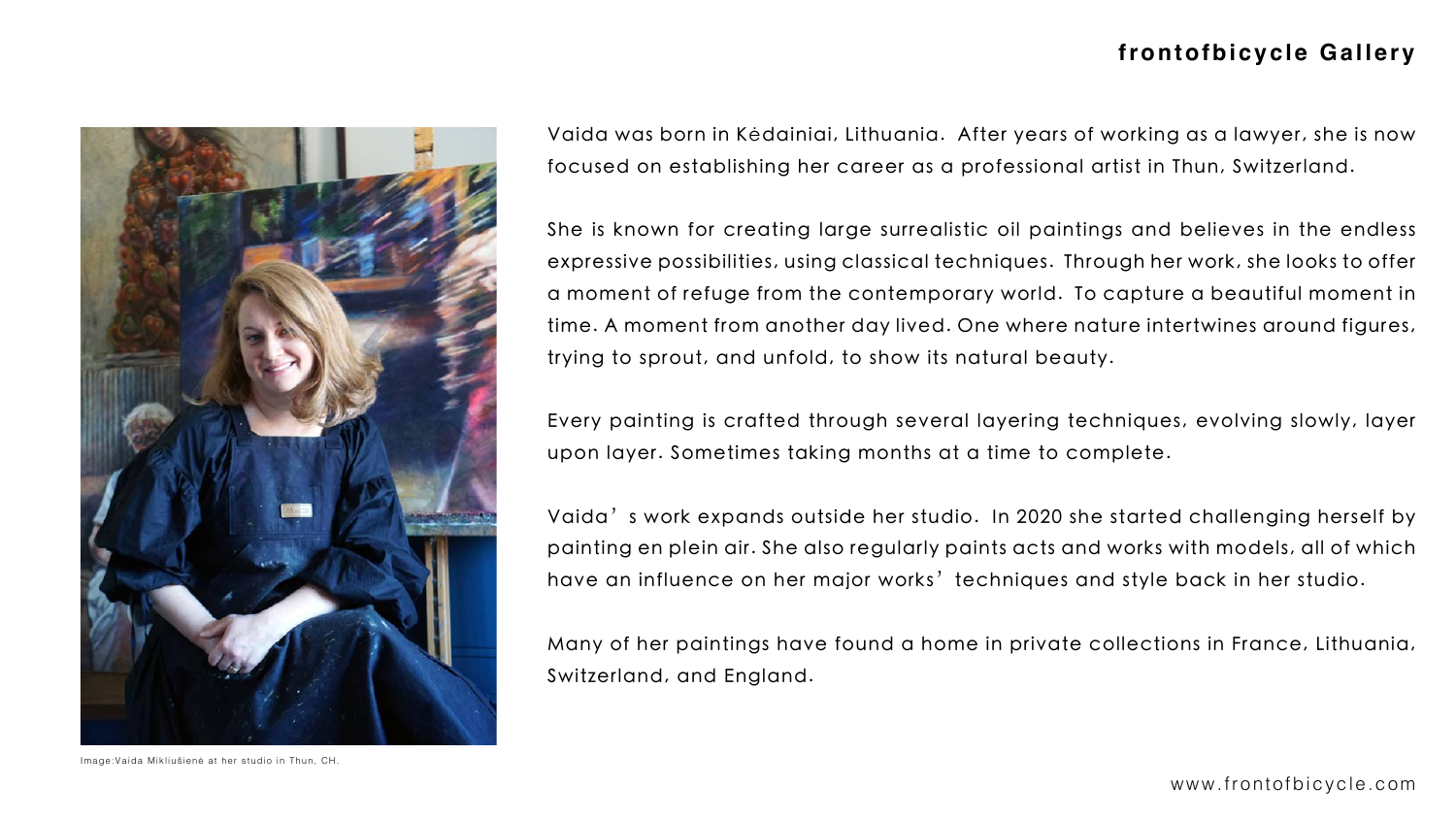

# **frontofbicycle Gallery**

Telling the Truth©.

Vaida Mikliušienė

Oil | Mixed Media on Canvas



Price Upon Request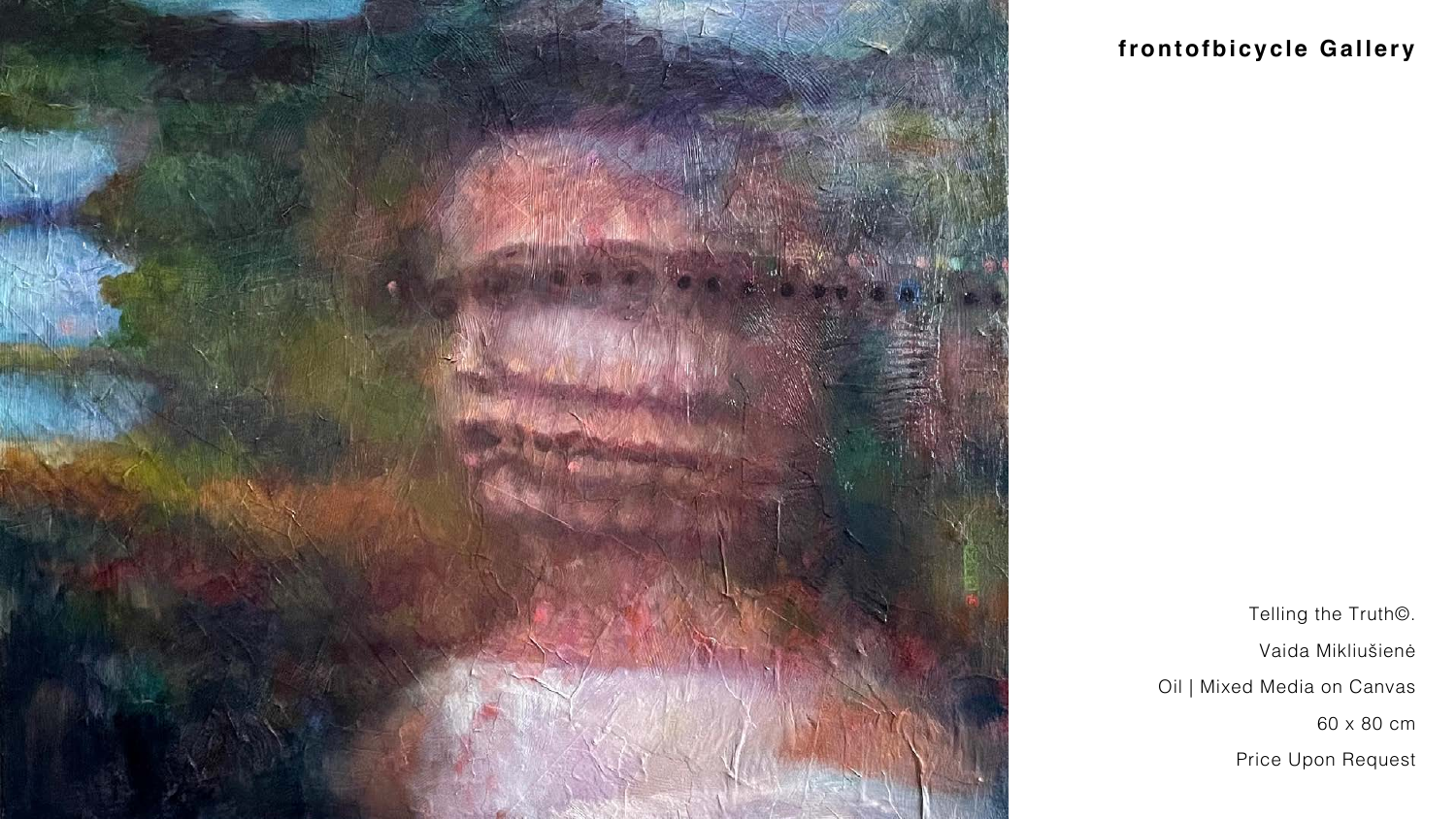

# frontofbicycle Gallery

I Want the Moon©.

Vaida Mikliušienė

Oil on Canvas

Price Upon Request

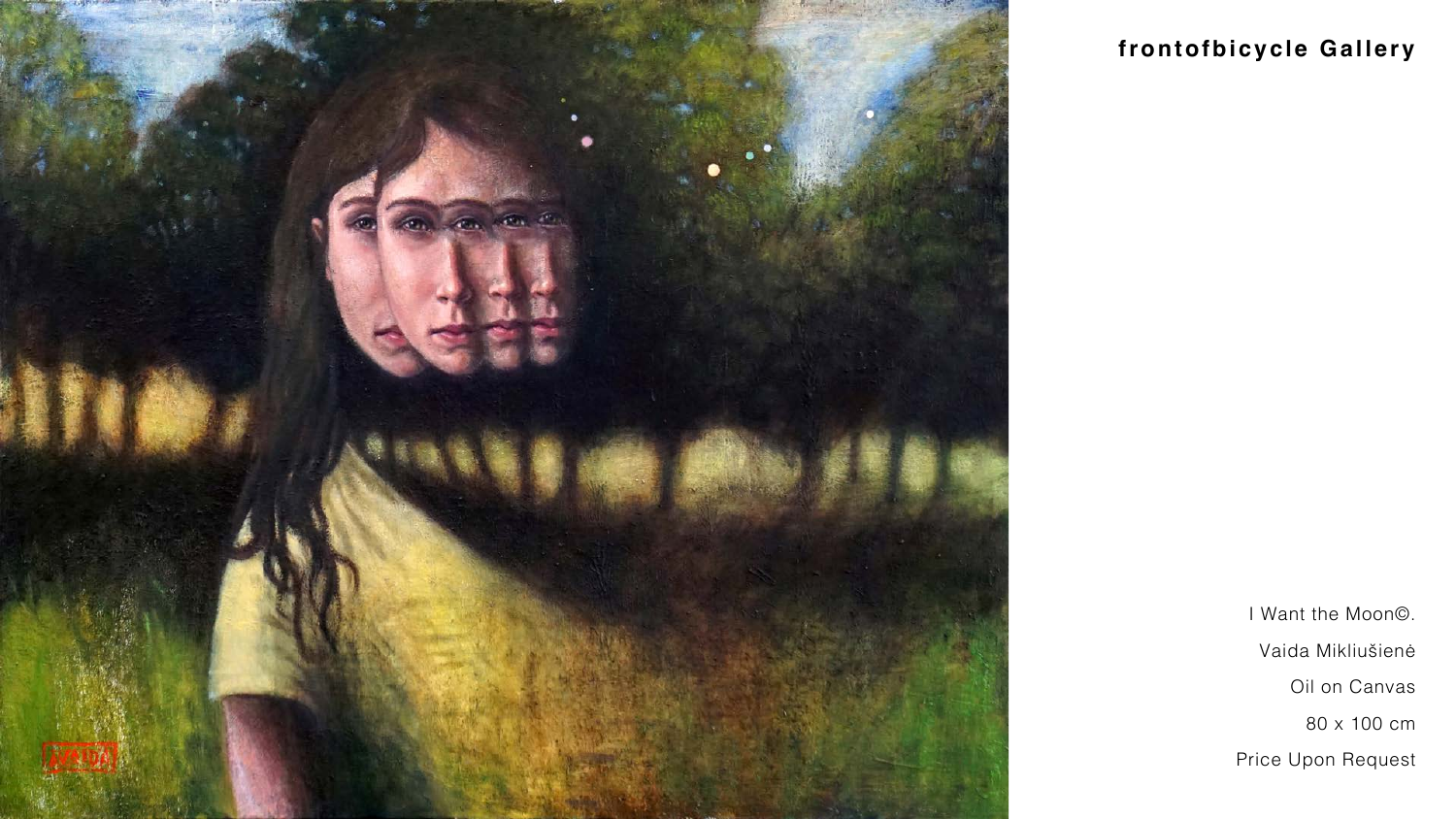

### **frontofbicycle Gallery**

Pleinair No.18

(The Tree with Moss)©.

Vaida Mikliušienė





Price Upon Request